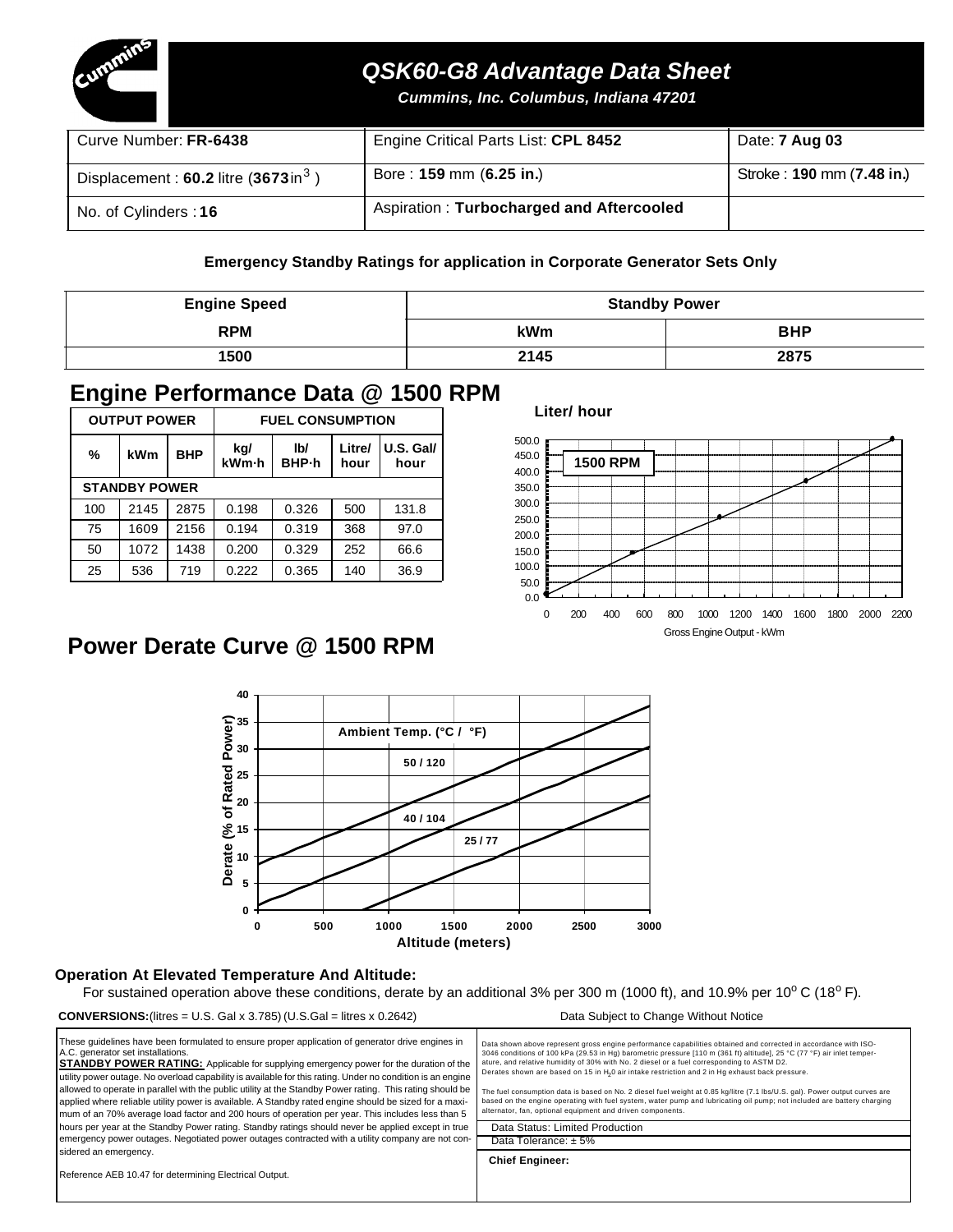

## *QSK60-G8 Advantage Data Sheet*

*Cummins, Inc. Columbus, Indiana 47201*

### **Cummins, Inc. Engine Data Sheet**

| <b>ENGINE MODEL: QSK60-G8</b><br><b>CONFIGURATION NUMBER: D593002GX03</b>                    |                                                          | <b>PERFORMANCE CURVE: FR-6438</b> | <b>DATA SHEET: DS-6438-B</b><br><b>DATE:</b> 7 Aug 03 |
|----------------------------------------------------------------------------------------------|----------------------------------------------------------|-----------------------------------|-------------------------------------------------------|
| <b>INSTALLATION DIAGRAM</b><br>• Fan to Flywheel<br>: 3170455                                | <b>CPL NUMBER</b><br><b>• Engine Critical Parts List</b> | : 8452                            |                                                       |
| <b>GENERAL ENGINE DATA</b>                                                                   |                                                          |                                   |                                                       |
|                                                                                              |                                                          |                                   | 4-Cycle; 60° Vee; 16-Cylinder Diesel                  |
|                                                                                              |                                                          |                                   | Turbocharged and Low Temperature                      |
|                                                                                              |                                                          | Aftercooled (2 Pump / 2 Loop)     |                                                       |
|                                                                                              |                                                          | 159 x 190 (6.25 x 7.48)           |                                                       |
|                                                                                              |                                                          | 60.2 (3673)                       |                                                       |
|                                                                                              |                                                          | 14.5:1                            |                                                       |
| Dry Weight                                                                                   |                                                          |                                   |                                                       |
| Fan to Flywheel Engine (with SAE 0 Flywheel and Flywheel Housing) — kg (lb)<br>Wet Weight    |                                                          | 7185                              | (15835)                                               |
|                                                                                              |                                                          | 7540                              | (16620)                                               |
| Moment of Inertia of Rotating Components                                                     |                                                          |                                   |                                                       |
|                                                                                              |                                                          | 17.86                             | (424.3)                                               |
|                                                                                              |                                                          | 28.36                             | (673.6)                                               |
|                                                                                              |                                                          | 1001                              | (39.4)                                                |
|                                                                                              |                                                          | 219                               |                                                       |
|                                                                                              |                                                          |                                   | (8.6)                                                 |
|                                                                                              |                                                          | 1134                              | 2500                                                  |
| <b>ENGINE MOUNTING</b>                                                                       |                                                          |                                   |                                                       |
|                                                                                              |                                                          | 10350                             | (7634)                                                |
| <b>EXHAUST SYSTEM</b>                                                                        |                                                          |                                   |                                                       |
|                                                                                              |                                                          | 51                                | (2)                                                   |
| <b>AIR INDUCTION SYSTEM</b>                                                                  |                                                          |                                   |                                                       |
| Maximum Intake Air Restriction                                                               |                                                          |                                   |                                                       |
|                                                                                              |                                                          | 6.2                               | (25)                                                  |
|                                                                                              |                                                          | 3.7                               | (15)                                                  |
| <b>COOLING SYSTEM (Separate Circuit Aftercooling Required)</b>                               |                                                          |                                   |                                                       |
|                                                                                              |                                                          | 159                               | (42)                                                  |
|                                                                                              |                                                          | 34                                | (9)                                                   |
| Minimum Pressure Cap (for Cooling Systems with less than 2m [6 ft.] Static Head) - kPa (psi) |                                                          | 76                                | (11)                                                  |
|                                                                                              |                                                          | 18.3                              | (60)                                                  |
| <b>Jacket Water Circuit Requirements:</b>                                                    |                                                          |                                   |                                                       |
|                                                                                              |                                                          | 48                                | (7)                                                   |
|                                                                                              |                                                          | 104 / 100                         | (220 / 212)                                           |
|                                                                                              |                                                          | $82 - 93$                         | $(180 - 200)$                                         |
| <b>Aftercooler Circuit Requirements:</b>                                                     |                                                          |                                   |                                                       |
|                                                                                              |                                                          | 35                                | (5)                                                   |
|                                                                                              |                                                          | 49                                | (120)                                                 |
|                                                                                              |                                                          | 71                                | (160)                                                 |
|                                                                                              |                                                          | $46 - 57$                         | $(115 - 135)$                                         |
| <b>LUBRICATION SYSTEM</b>                                                                    |                                                          |                                   |                                                       |
|                                                                                              |                                                          | 138                               | (20)                                                  |
|                                                                                              |                                                          | 345-483                           | $(50-70)$                                             |
|                                                                                              |                                                          | 121                               | (250)                                                 |
|                                                                                              |                                                          | 146-176                           | $(38.5 - 46.5)$                                       |
|                                                                                              |                                                          | 195                               | (51.5)                                                |
|                                                                                              |                                                          |                                   |                                                       |